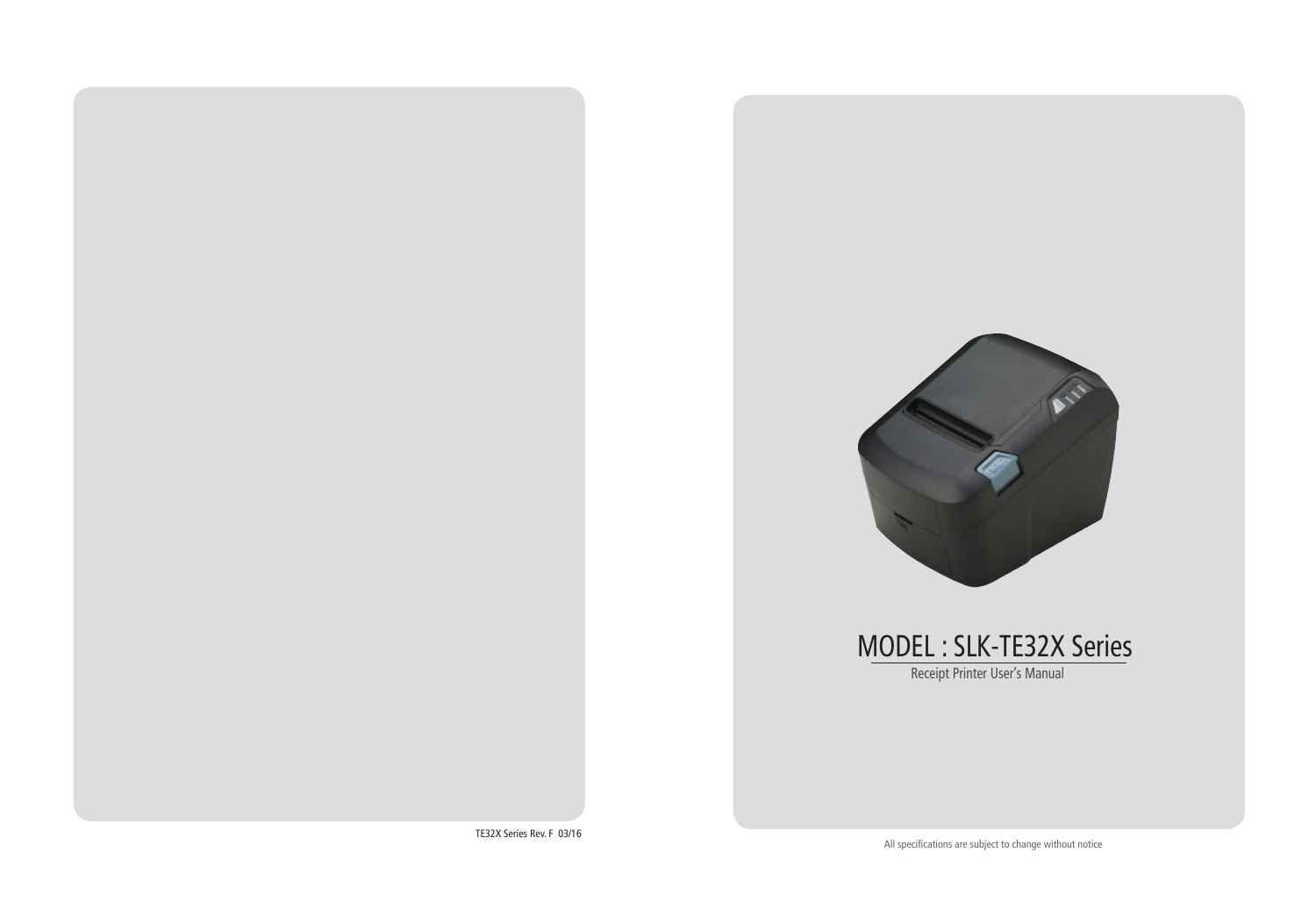

prisposal of Old Electrical&Electronic Equipment(Applicable in the European Union and other European<br>countries with separate collection systems)

This symbol on the product or on its packaging indicates that this product shall not be treated as household waste.<br>Instead it shall be handed over to the applicable collection point for the recycling of electrical and ele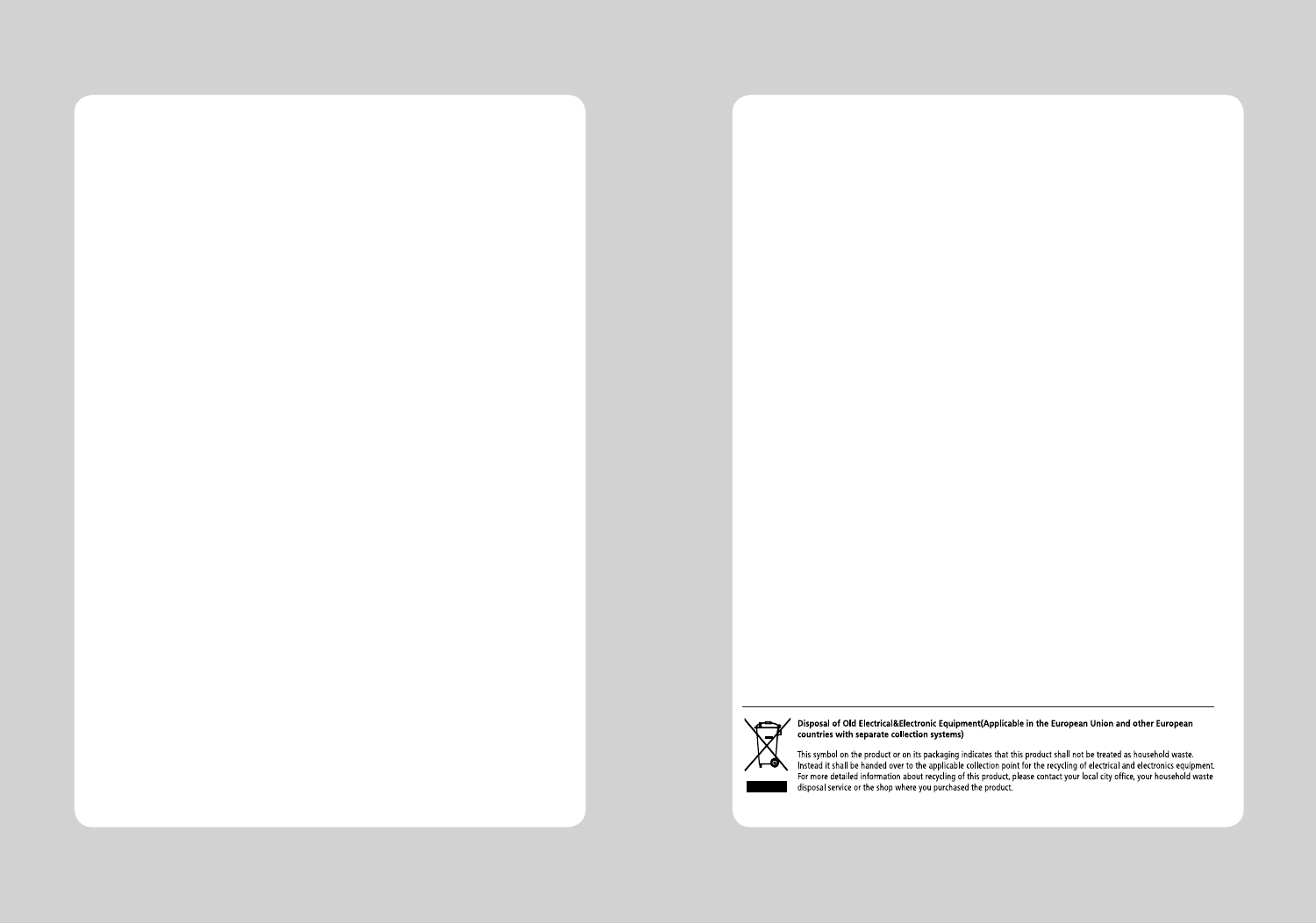| 1. Parts Identifications             | 3  |
|--------------------------------------|----|
| 2. Setting up the printer            | 4  |
| 2.1 Unpacking                        | 4  |
| 2.2 Connecting the cables            | 5  |
| 2.3 Loading the roll paper           | 8  |
| 2.4 Adjustment of paper width        | 12 |
| 3. Control panel and other functions | 13 |
| 3.1 Control panel                    | 13 |
| 3.2 Error Indicating                 | 13 |
| 4. Self Test                         | 14 |
| 5. ASCII Print                       | 15 |
| 6. Select Baudrate Mode              | 15 |
| 7. Hexadecimal Dump                  | 16 |
| 8. Printer cleaning                  | 17 |
| 9. Specifications                    | 18 |
| 9.1. General Specifications          | 18 |
| 9.2. Auto Cutter Specifications      | 20 |
| 9.3. Interface                       | 20 |
| 9.4. Electrical Characteristics      | 20 |
| 9.5. Environmental Requirements      | 21 |
| 9.6. Reliability                     | 21 |
| 9.7. Certification                   | 21 |
| 10. Command List                     | 22 |

## Table of Contents **1. Parts Identifications**

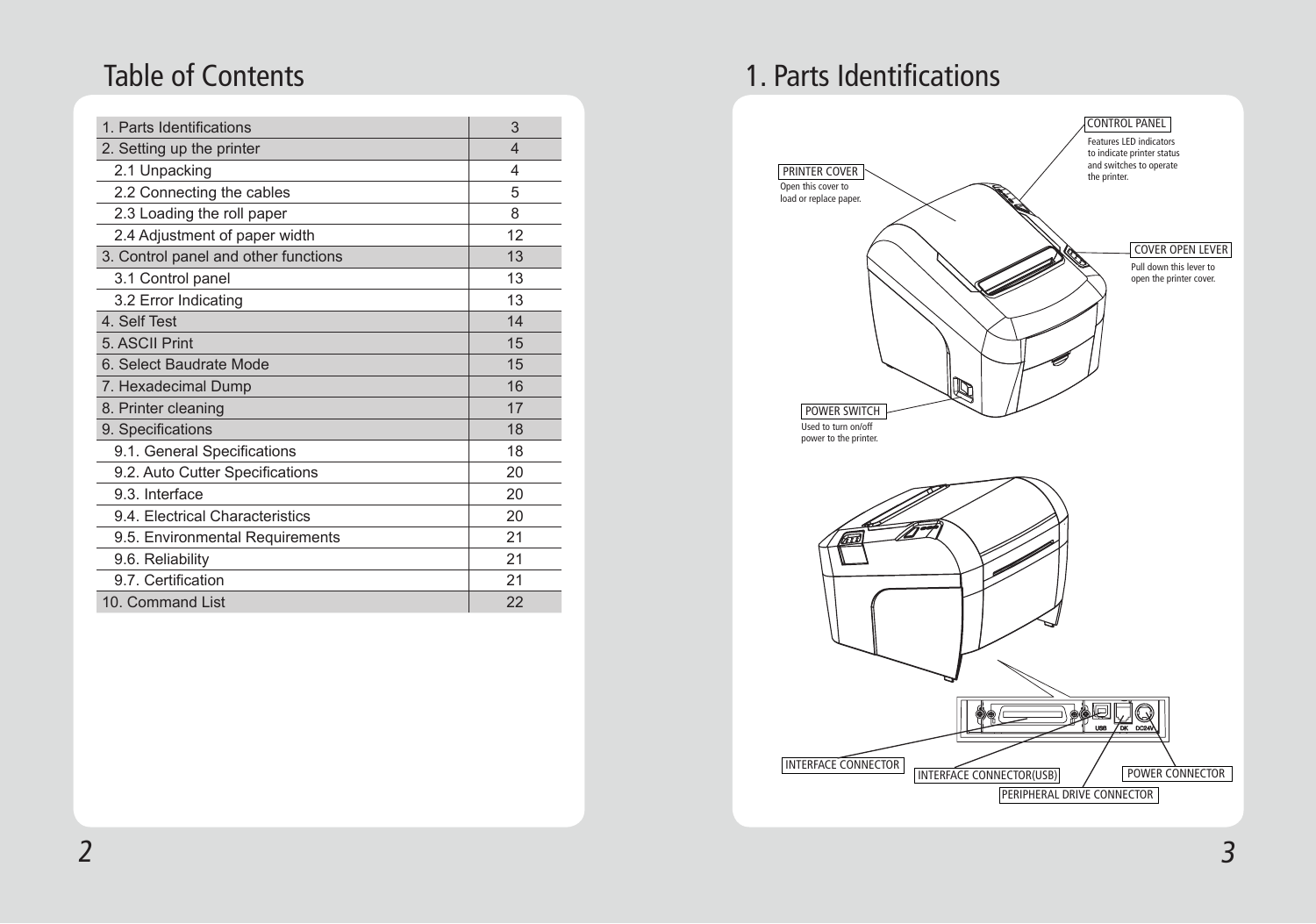# 2. Setting Up the Printer

#### 2-1. Unpacking

Your printer box should include these items. If any items are damaged or missing, please contact your dealer for assistance.



2-2. Connecting the Cables You can connect up the cables required for printing to the printer. They all connect to the connector panel on the back of the printer, which is shown below :



Before connecting any of the cables, make sure that both the printer and the computer are turned off.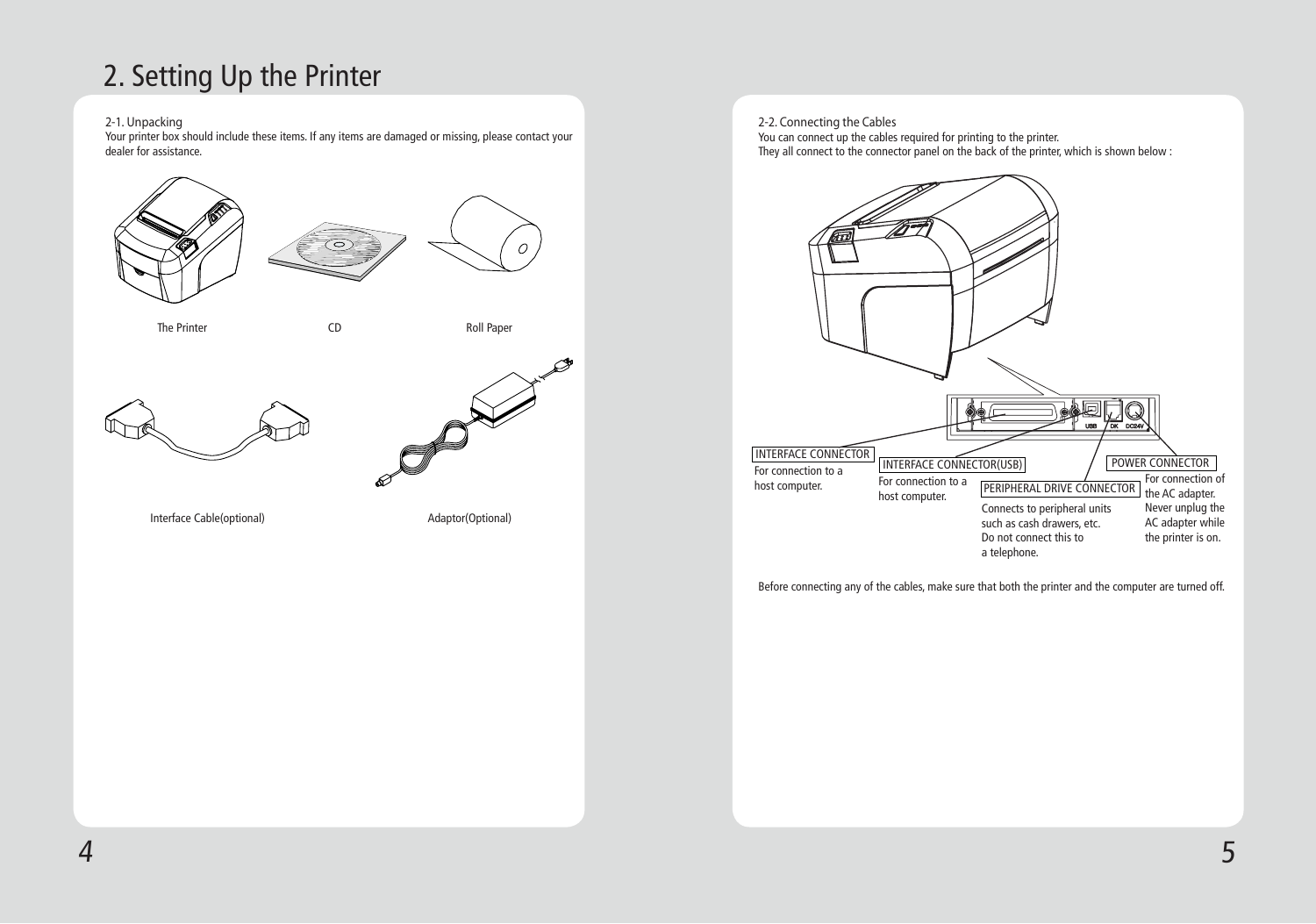### 2-2-1. Interface Connector



<D-SUB 25 Female Serial> <Centronics Parallel>





<USB "B" Type> <Ethernet>

#### USB Interface

I

| PIN | SIGNAL  | 1/O                      | <b>DESCRIPTION</b>         |
|-----|---------|--------------------------|----------------------------|
|     | $+5V$   | $\overline{\phantom{a}}$ | $+5V$                      |
|     | DATA-   | $\overline{\phantom{a}}$ | Printer transmit data line |
|     | $DATA+$ | $\overline{\phantom{a}}$ | Printer transmit data line |
|     | GND     | $\overline{\phantom{a}}$ | System Ground              |

### Serial Interface

| <b>PIN</b> | SIGNAL     | UQ     | <b>DESCRIPTION</b>                           |
|------------|------------|--------|----------------------------------------------|
|            | TxD        | Output | Printer transmit data line RS-232C level     |
|            | RxD        | Input  | Printer receive data line RS-232C level      |
| 4,20       | DTR.       | Output | Printer handshake to host line RS-232C level |
|            | <b>DSR</b> | Input  | Data Send Ready                              |
|            | GND        |        | System Ground                                |

| <b>Centronics Parallel Interface</b> |                    |                |                                        |  |
|--------------------------------------|--------------------|----------------|----------------------------------------|--|
| PIN                                  | <b>SIGNAL</b>      | 1/0            | <b>DESCRIPTION</b>                     |  |
| 1                                    | STROBE-            | Input          | Synchronize signal Data received       |  |
| $2 - 9$                              | DATA $0 - 7$       | Input/Output   | Data bit Transmitted 0~7               |  |
| 10                                   | ACK-               | Output         | Data receiving completed.              |  |
| 11                                   | <b>BUSY</b>        | Output         | Impossible to print of data receiving. |  |
| 12                                   | PE                 | Output         | Paper empty                            |  |
| 13                                   | <b>SELECT</b>      | Output         | Printer status for ON/OFF line         |  |
| 14                                   | <b>AUTO FEED-</b>  | Input          | Paper auto feed signal                 |  |
| 15                                   | <b>GROUND</b>      |                | System ground                          |  |
| 16                                   | <b>GROUND</b>      |                | System ground                          |  |
| 17                                   | <b>NC</b>          | $\overline{a}$ |                                        |  |
| 18                                   | LOGIC-H            |                | $+3.3V$                                |  |
| $19 - 30$                            | <b>GROUND</b>      |                | System ground                          |  |
| 31                                   | INIT-              | Input          | Initialize                             |  |
| 32                                   | ERROR-             | Output         | Printer error                          |  |
| 33                                   | <b>GROUND</b>      |                | System ground                          |  |
| 34                                   | NC.                |                |                                        |  |
| 35                                   | NС                 |                |                                        |  |
| 36                                   | <b>SELLECT IN-</b> | Input          | Printer select signal                  |  |

#### Ethernet Interface

| <b>PIN</b> | <b>SIGNAL</b>               | 1/0            |
|------------|-----------------------------|----------------|
|            | Data Out +                  | Output Data +  |
|            | Output Data -<br>Data Out - |                |
| ₹          | GND                         | Ground         |
| 4          | Data $IN +$                 | Input Data $+$ |
| 5          | Data IN -                   | Input Data -   |
| 6          | N.C                         |                |
|            | N.C                         |                |
| ጸ          | N.C                         |                |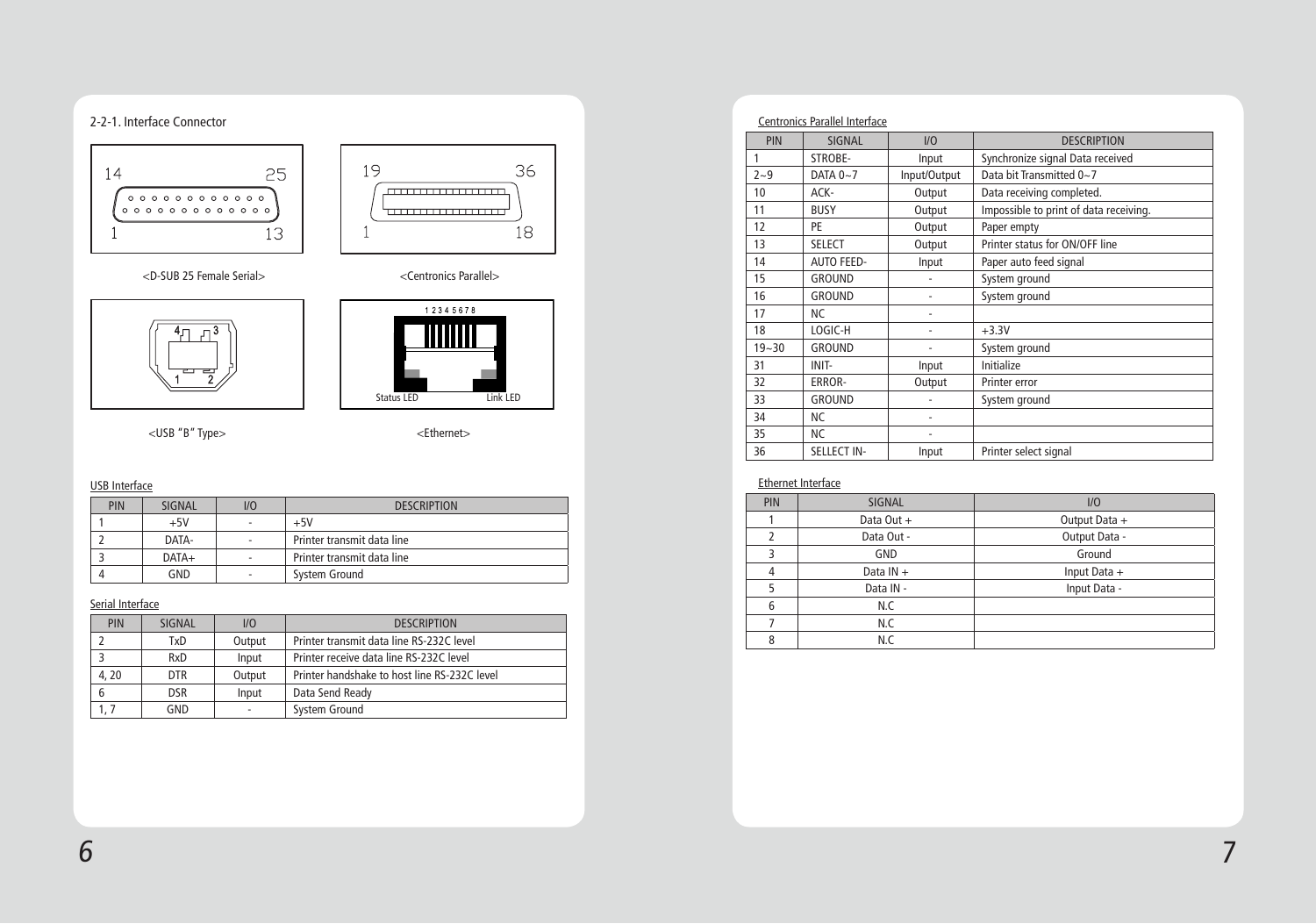### 2-2-2. Cash Drawer Connector

The printer can operate two cash drawers with a 6 pin RJ-11 modular connector. The driver is capable of supplying a maximum current of 1.0 A for 510ms or less when not printing.



| <b>PIN</b> | <b>SIGNAL</b>                  | <b>DESCRIPTION</b>       |
|------------|--------------------------------|--------------------------|
|            | Signal GND                     |                          |
|            | Drawer kick-out drive signal 1 | Output                   |
| 3          | Drawer open/close signal       | Input                    |
| 4          | $+24V$                         | $\overline{\phantom{a}}$ |
|            | Drawer kick-out drive signal 2 | Output                   |
| 6          | Signal GND                     |                          |

### 2-3. Loading the Roll Paper

Notes: Be sure to use paper rolls that meet the specifications. Do not use paper rolls that have the paper glued to the core because the printer cannot detect the paper end correctly. (Turn off power switch)

- 1. Make sure that the printer is not receiving data; Otherwise, data may be lost.
- 2. Open the paper roll cover by pushing down the cover open button.



3. Remove the used paper roll core if there is one inside.

4. Insert new paper roll as shown.

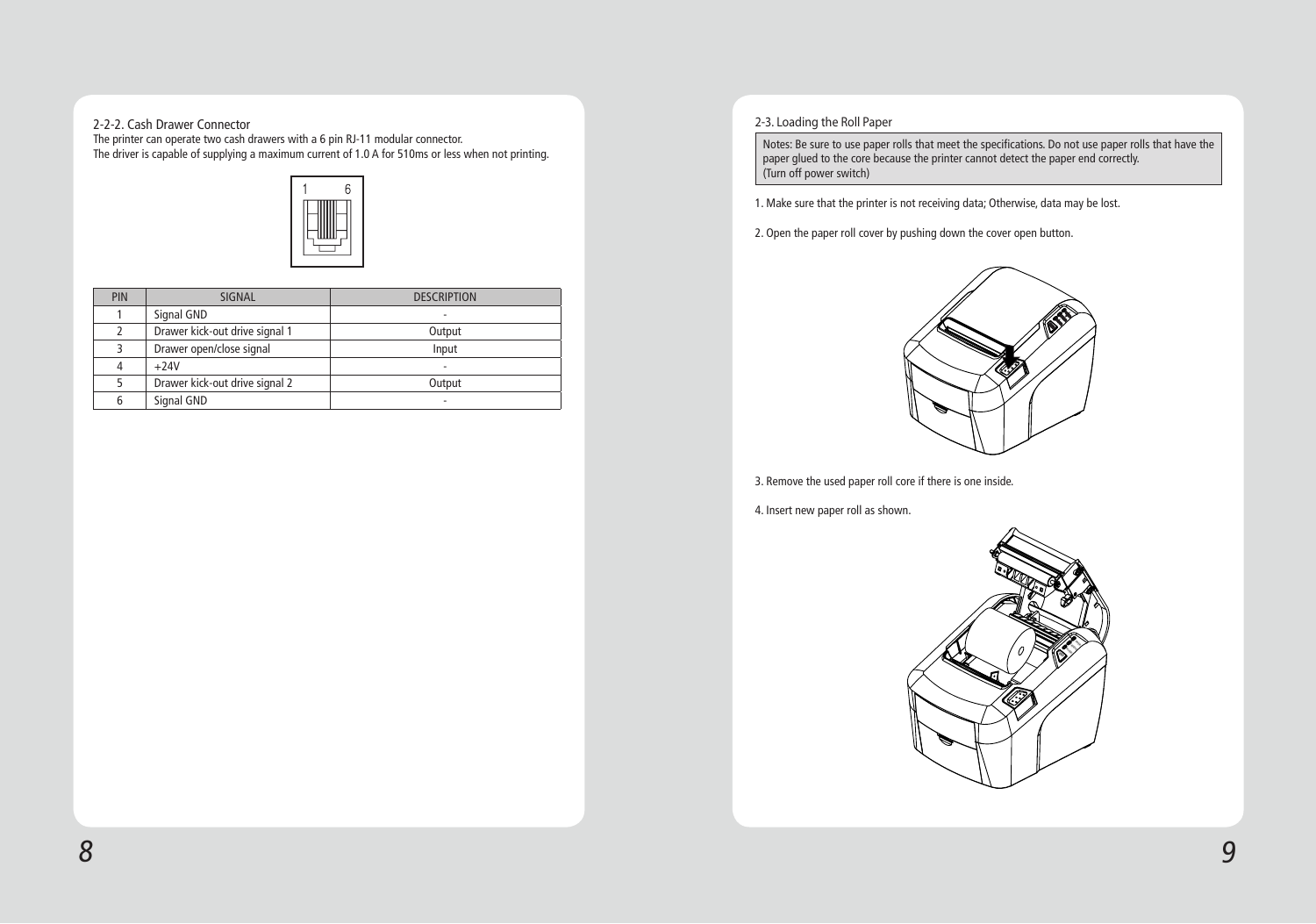5. Be sure to note the correct direction that the paper comes off the roll.



6. Pull out a small amount of paper, as shown. Then, close the cover.



7. Tear off the paper as shown.



### ♣CAUTION:

When the paper is jammed with cutter, the top cover might be stuck. In this case, repeat power on and off several times.

If the top cover is still stuck, please follow the steps to release the papers from jamming.

1. Make sure the printer is turned off.

2. Take out DIP switch cover as shown.



3. Turn screw with drivers to a direction until paper is released from the cutter.

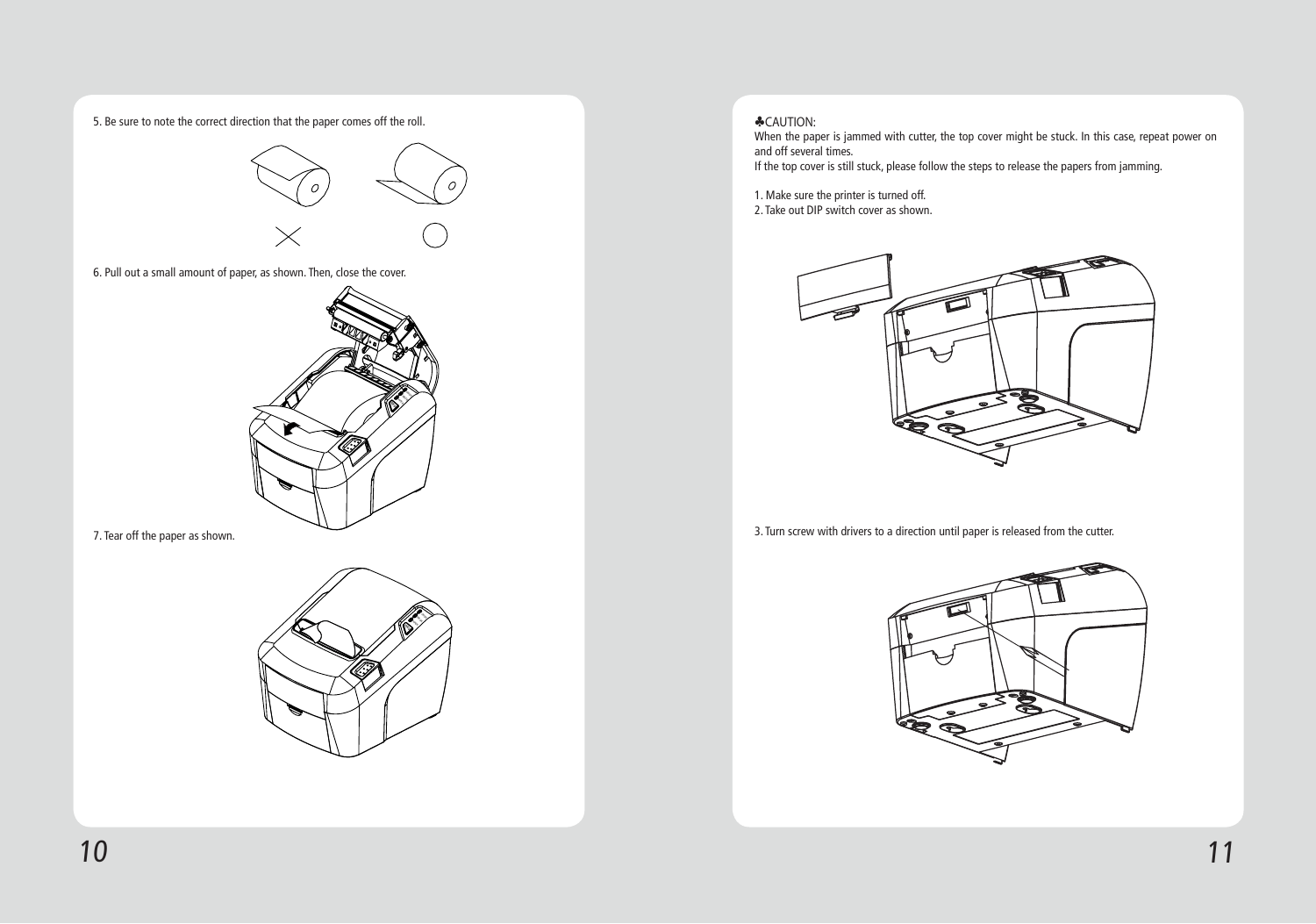2-4. Adjustment of paper width

1. Please adjust the Paper Guide to fit to the paper width as the direction of arrow.



2. Tight the screw after adjusting the Paper Guide.



3. Pull the edge of paper once the paper roll is installed correctly and close the Paper Cover.

# 3. Control panel and other functions

#### 3-1. Control panel

You can control the basic paper feeding operations of the printer with the button on the control panel. The indicator lights help you to monitor the printer's status.



Button The button can be disabled by the ESC c 5 command.

Press the FEED button once to advance paper one line. You can also hold down the FEED button to feed paper continuously.

#### 3-2. Error indicators

This section explains the different patterns signaled by the three LED indicators located on the top cover of the printer.

| <b>STATUS</b>  | <b>PAPER</b> | <b>ERROR</b>   | <b>POWER</b>   |                                                |  |
|----------------|--------------|----------------|----------------|------------------------------------------------|--|
|                | <b>RED</b>   | <b>RED</b>     | <b>GREEN</b>   | <b>REMARKS</b>                                 |  |
| Power off      | <b>OFF</b>   | <b>OFF</b>     | <b>OFF</b>     | Normal power is not supplied to<br>the printer |  |
| Power on       | <b>OFF</b>   | <b>OFF</b>     | 0 <sub>N</sub> | Normal power is supplied to the<br>printer     |  |
| On line        | <b>OFF</b>   | <b>OFF</b>     | 0 <sub>N</sub> | Normal error-free mode                         |  |
| Cover open     | OFF          | 0 <sub>N</sub> | 0 <sub>N</sub> | Close cover                                    |  |
| Paper empty    | <b>OFF</b>   | 0 <sub>N</sub> | 0 <sub>N</sub> | Insert new paper roll                          |  |
| Paper near end | <b>ON</b>    | <b>OFF</b>     | 0 <sub>N</sub> | Paper is low                                   |  |
| Test mode      | <b>OFF</b>   | 0FF            | 0 <sub>N</sub> | Ignored error led                              |  |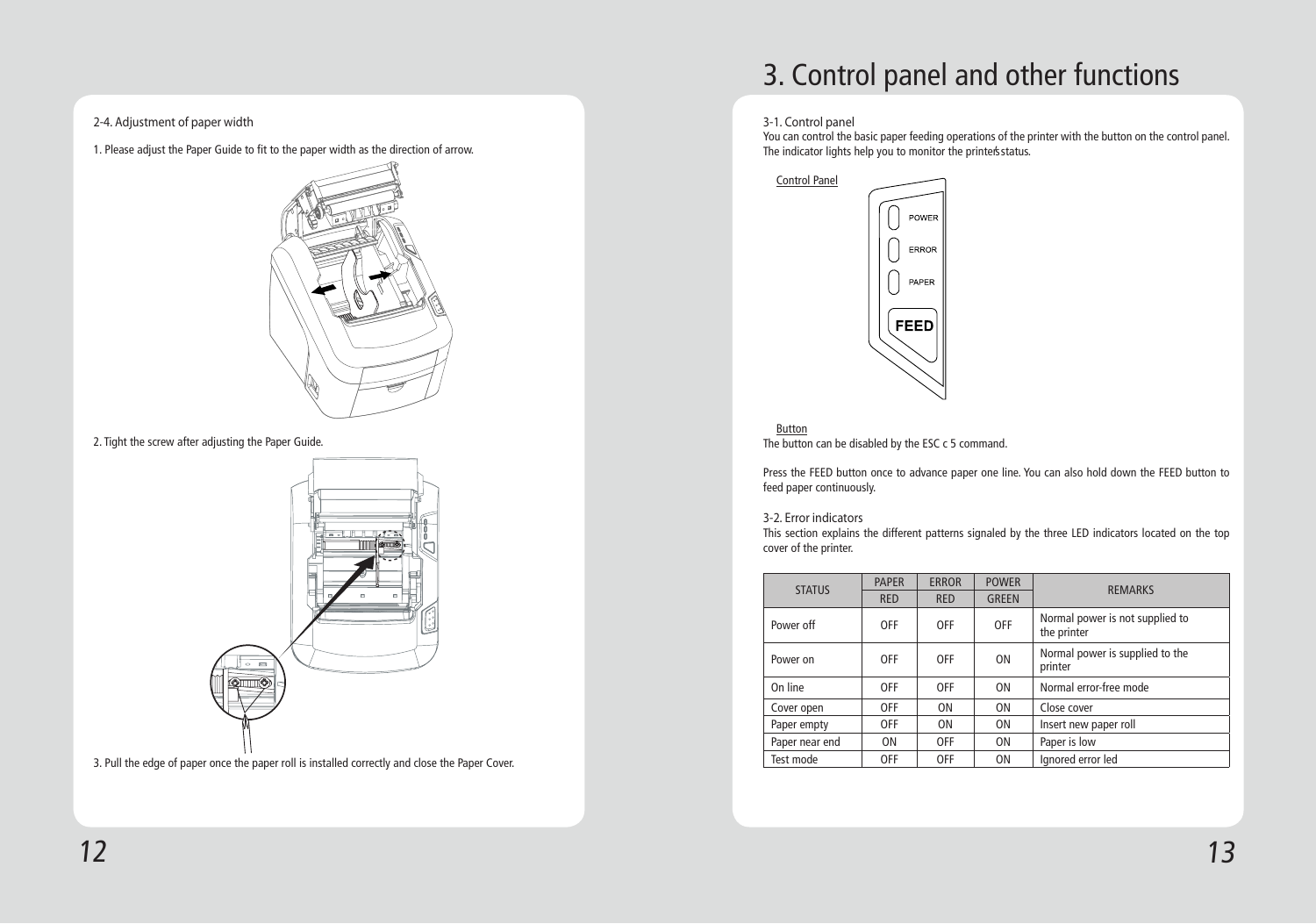# 4. Self Test

The self-test result indicated whether the printer is operating properly. Also with this, user can check following options or status of the printer.

> Control circuit Printer mechanism Printing quality ROM version Interface setting

This test is independent of any other equipment or software.

#### Running the self test

1. Make sure the printer is turned off and the printer cover is closed properly before performing the self test

2. Turn the printer on holding the FEED button, then the self-test will start. The self-test prints the printer

setting value and then prints the following, and pauses. (Error LED On)

SELECT MODE BY BUTTON

1. ASCII PRINT

2. SELECT BAUDRATE MODE

3. HEXADUMP MODE

3. Press the FEED button consecutively  $(1 - 3)$ 

| 1. ASCII PRINT                                    | 2. SELECT BAUDRATE MODE                                                         | 3. HEXADUMP MODE                                      |
|---------------------------------------------------|---------------------------------------------------------------------------------|-------------------------------------------------------|
| (press the FEED button once)                      | (press the FEED button twice)                                                   | (press the FEED button triple time)                   |
| Printing test page<br>constructed with ACII code. | Set the speed of Serial Interface<br>(You can set the BAUDRATE in<br>this mode) | Printing the HEX value received<br>from the interface |

♣Wait for 5~6 seconds if you want to exit. Printer performs a cutting when exiting this mode

4. The printer is ready to receive data after finishing setting.

# 5. ASCII Print

ASCII PRINT is printing a test page constructed ASCII code. You can able to check the printer works properly with this The ASCII PRINT test automatically ends and cuts the paper after printing the following:

### \*\*\* Completed \*\*\*

The printer is ready to receive data as soon as it completes the ASCII PRINT.

# 6. Select Baudrate Mode

After entering the BAUDRATE MODE, the list which can select the BPS will be printed. Similar like Self Test, you can press the FEED button to select a BAUDRATE. Once the input performs properly, the printer shows a result and store. The printer is ready to receive data as soon as it completes the SELECT BAUDRATE MODE.

SELECT BAUDRATE BY BUTTON

| 1. | 9600bps  |
|----|----------|
| 2. | 19200bps |
| 3. | 38400bps |

4. 115200bps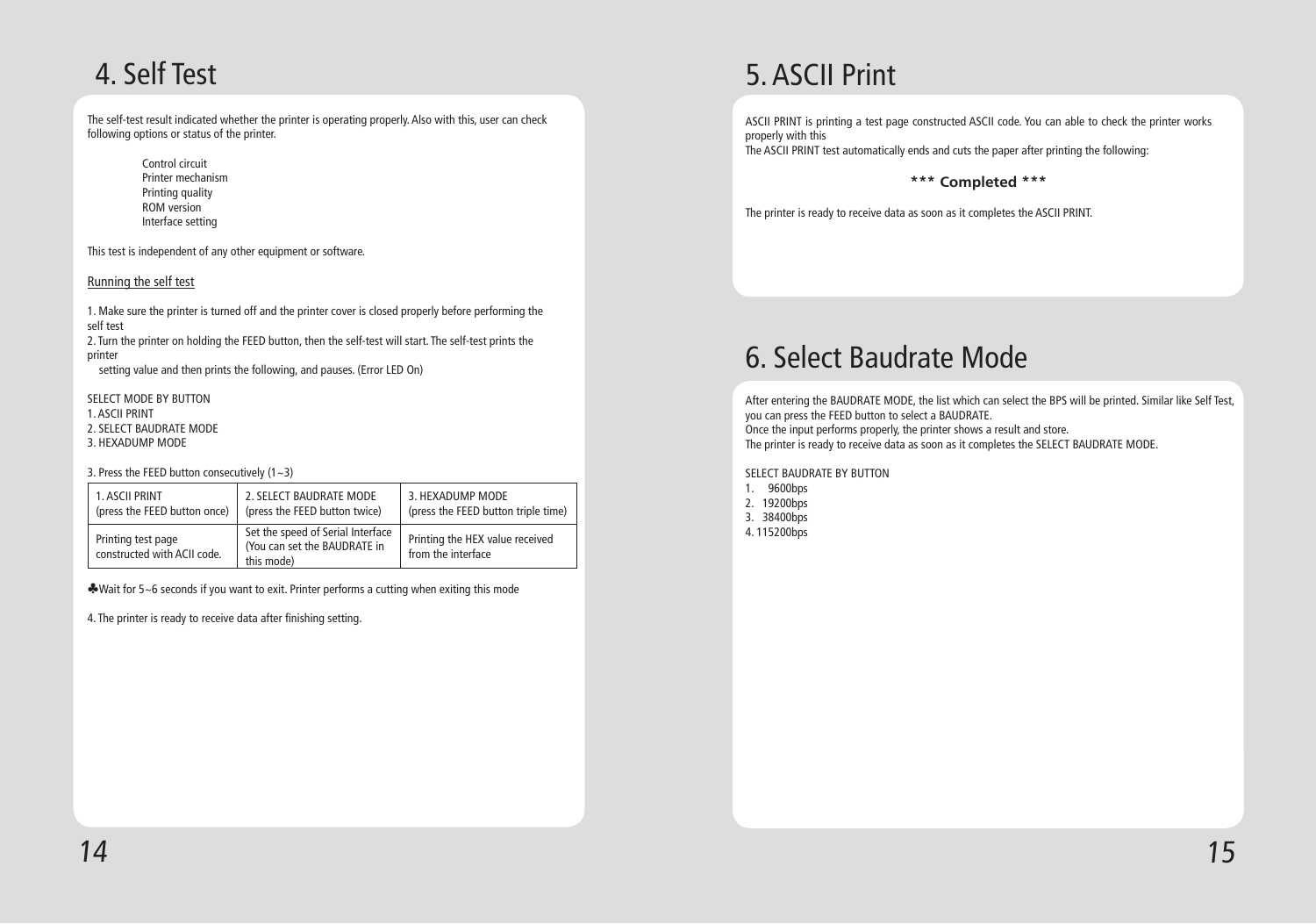# 7. Hexadecimal Dump

This feature allows experienced users to see exactly what data is coming to the printer. This can be useful in finding software problems.

When you go into the hex dump function, the printer prints all commands and other data in hexadecimal format along with a guide section to help you find specific commands.

To use the hex dump feature, follow these steps

1. Please turn printer off.

- 2. Please turn printer on while press down "Feed" button.
- 3. Press the FEED button three times when the Self Test printed.
- 4. Now printer had entered into Hexa dump mode.

5. Run any software program that sends data to the printer. The printer prints "Hexadecimal printing mode…" and then all the codes it receives in a two-column format. The first column contains the hecadecimal codes and the second column gives the ASCII characters that correspond to the codes.

#### Hecadecimal Dump

1B 21 00 1B 26 02 40 40 .!..& . @ @ 1B 25 01 1B 63 34 00 1B .%..c4 .. 41 42 43 44 45 46 47 48 ABCDEFGH  $\square$  A period (.) is printed for each code that has no ASCII equivalent.

6. Turn off the printer. 7. Turn on the printer.

# 8. Printer cleaning

If the interior of the printer is dusty, printing quality can be lowered. In this case, follow the instructions below to clean the printer.

### ♣Note :

- 1. Make sure to turn the printer power off prior to cleaning
- 2. Regarding print head cleaning, as the print head is very hot during printing, turn off the printer power and wait approximately 10 minute before start.
- 3. When cleaning the print head, take care not to touch the heated part of the print head.
- The print head subject to be damaged by static electricity.
- 4. Take care not to allow the print head to become scratched and /or damaged in any way.



- 1. Use an applicator swab moistened with an alcohol solution to clean the print head and remove any dusts.
- 2. Once the cleaning is completed, insert paper roll into the printer few minutes later and close the printer cover.

### ♣Preventing Overheating

 To prevent the motor from overheating, continuous operation of the printer should be 1.5 m or less in print length. Set the pause time for 30 seconds or more than it.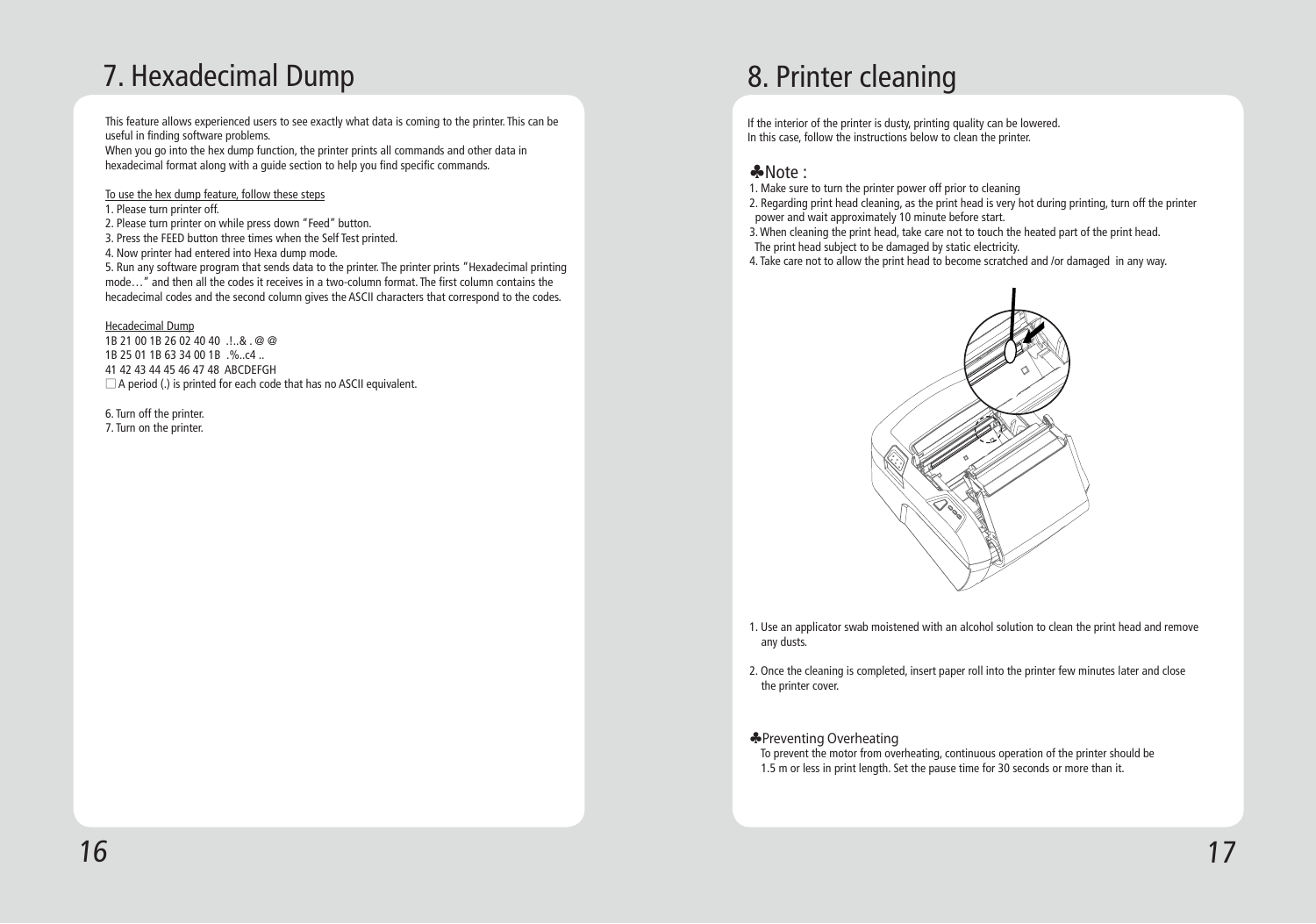# 9. Specifications

Appendix A : Specifications

### 9-1. General Specifications

(1) Printing Method Direct line thermal printing.

### (2) Print speed

| $(2)$ is interested to $(2)$ |                   |              |            |
|------------------------------|-------------------|--------------|------------|
| SLK-TE321                    | <b>SI K-TF322</b> | SLK-TE322 II | SI K-TF323 |
| 160mm/sec                    | 200mm/sec         | 220mm/sec    | 300mm/sec  |

### (3) Dot density

180 DPI (Hor / Ver) 180 / 180 (0.141mm / 0.141mm dot)

#### Ī (4) Printing Width

|  | $\vert$ 180 DPI | Max 72mm (512 dots) |
|--|-----------------|---------------------|
|--|-----------------|---------------------|

#### Ī (5) Number of print columns.

No. of columns

|         | Font "A" | Font "B" |
|---------|----------|----------|
| 180 DPI | ≖∸       | υc       |

| (6) Roll paper | Refer to chapter 2 for details on the recommended roll Paper. |
|----------------|---------------------------------------------------------------|
|                | Paper width: 50mm~82.5mm                                      |
|                | Roll diameter: Max. Ø80mm                                     |

(7) Weight 3.75 lbs (1.7Kg)

(8) Overall dimension





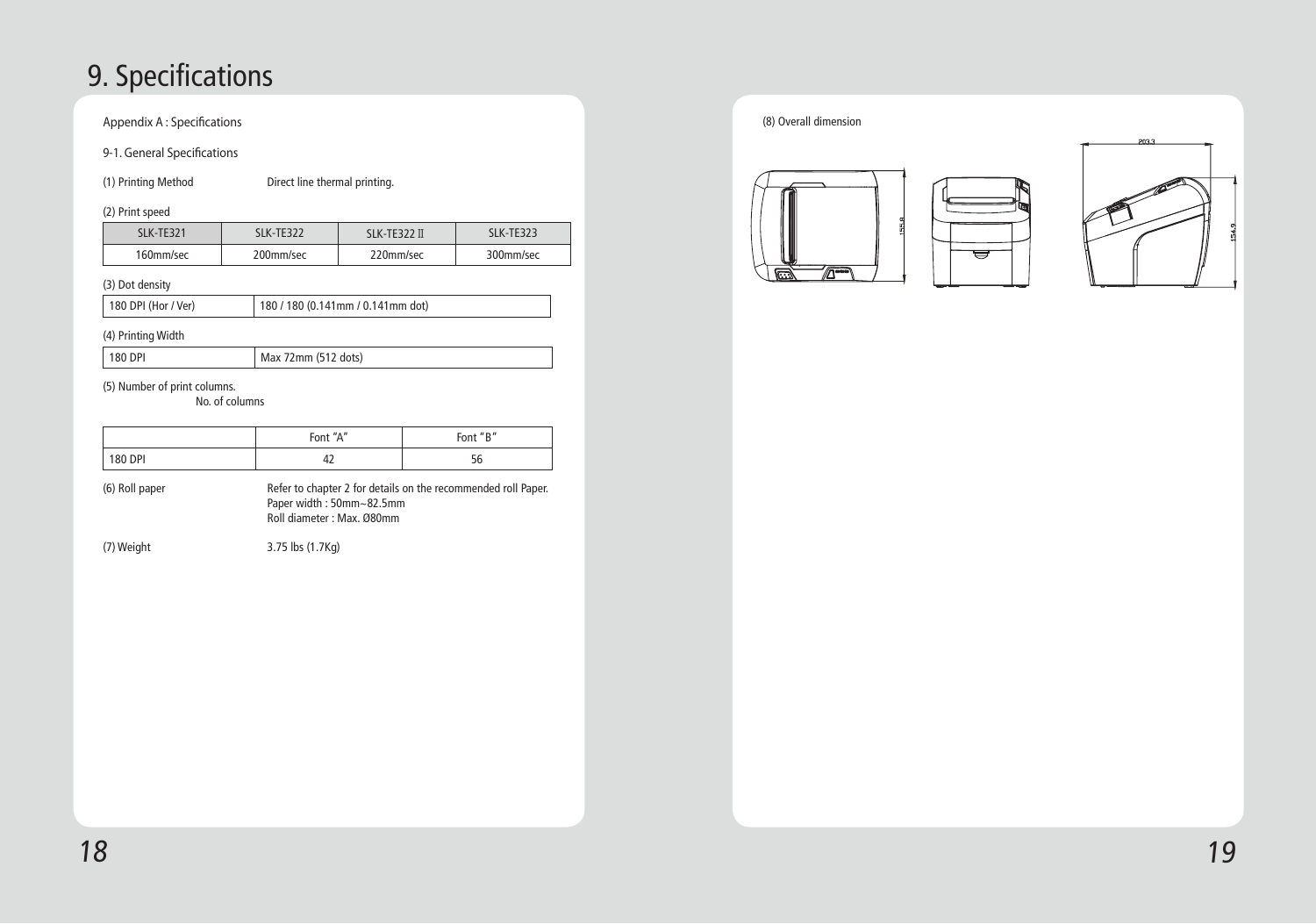#### 9-2. Auto Cutter Specifications

| (1) Cutting Frequency | Max. 30 cuts per minute |
|-----------------------|-------------------------|
|-----------------------|-------------------------|

#### (2) Thickness of paper 0.06  $\sim$  0.09 mm

(3) Cutter Li

| $\cdot$ $\cdot$<br>ıt<br>-11 - |     |        |  |
|--------------------------------|-----|--------|--|
| -                              | . . | TT<br> |  |

| SI K-TF321 | SI K-TF322 | SI K-TF322 II                                                                             | SI K-TF323 |
|------------|------------|-------------------------------------------------------------------------------------------|------------|
|            |            | 1.5 million cuttings   1.5 million cuttings   1.8 million cuttings   1.5 million cuttings |            |

#### 9-3. Interface

- USB Interface (plus one more card selectable)
- -RS232 Serial Interface
- -Centronics Parallel Interface(IEEE1284)
- -Ethernet Interface(100Mbps)
- -Wi-Fi
- -Bluetooth(ios)

#### 9-4. Electrical Characteristics

(1) Input Voltage DC  $24V \pm 10\%$ 

(2) Current Consumption Operating: Approx. 1.5 A (at ASC ⊪ printing) Peak : Approx. 10 A (at print duty 100%, For 10 seconds or less) Stand-by : Approx. 0.03 A(RMS)

(3) Power Connector



PATENT



### ♣Important! When connecting or disconnecting the power supply from the printer, be sure that the following cautions are observed. (1) Use a power supply (Limited Power Supply) of DC  $24V \pm 10\%$  and more than 1.75A. (2) Be careful about installing the printer in an area where there is noise. (3) Take the appropriate measure to protect against electrostatic AC line noise, etc. 9-5. Environmental Requirements (1) Operating Temperature 0°C to 45°C<br>Humidity 10% to 90% 10% to 90% RH (without condensation) (2) Transport/Storage (except paper)<br>Temperature  $-20^{\circ}$ C to 60°C Temperature<br>Humidity 10% to 90% RH (without condensation)

#### 9-6. Reliability

| - - - - - <del>-</del> - - <del>-</del> - - - - - |                                                                         |
|---------------------------------------------------|-------------------------------------------------------------------------|
| (1) MCBF                                          | 60 million lines (based on an average printing rate of 12.5% with paper |
|                                                   | thickness in the range of from 65µm - 75µm)                             |
|                                                   | 35 million lines (based on an average printing rate of 12.5% with paper |
|                                                   | thickness in the range of from 76um - 150um)                            |
|                                                   |                                                                         |

(2) Head Life 160Km

#### (3) Cutter Life

| SI K-TF321 | SI K-TF322                                  | SI K-TF322 II                               | SI K-TF323 |
|------------|---------------------------------------------|---------------------------------------------|------------|
|            | 1.5 million cuttings   1.5 million cuttings | 1.8 million cuttings   1.5 million cuttings |            |

9-7. Certification (1) FCC PART15 CLASS A (2) UL/cUL (UL 60950-1) (3) KC (4) CE-EMCD (CE-EMCD Class B should use Parallel shield Cable complied with IEEE-1284 standards) (5) ENERGY STAR

This equipment is indoor use and all the communication wirings are limited to inside of the building.